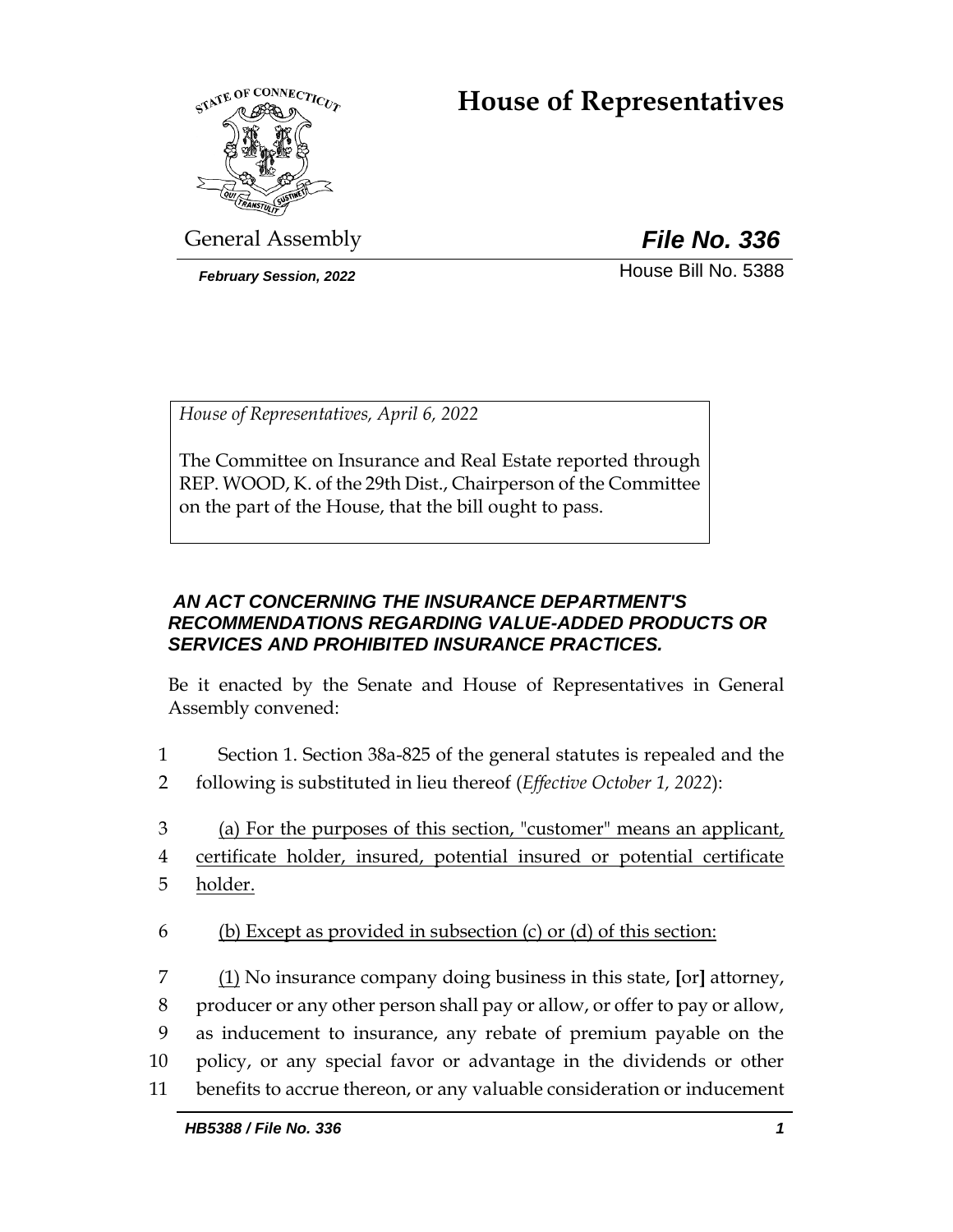not specified in the policy of insurance; **[**.**]** and

(2) No person shall: **[**receive**]**

 (A) Receive or accept from any insurance company, **[**or**]** attorney, producer or any other person, as inducement to insurance, any **[**such**]** rebate of premium payable on the policy, or any special favor or advantage in the dividends or other **[**benefit**]** benefits to accrue thereon, or any valuable consideration or inducement not specified in the policy of insurance; **[**. No person shall be**]** or

20 (B) Be excused from testifying or from producing any books, papers, contracts, agreements or documents, at the trial of any other person charged with the violation of any provision of this section or of section 38a-446, on the ground that such testimony or evidence may tend to incriminate **[**him, but no person**]** such person, provided such person shall not be prosecuted for any act concerning which **[**he**]** such person is compelled to so testify or produce documentary or other evidence **[**, except**]** unless such prosecution is for perjury committed in so testifying.

 (c) (1) An insurance company doing business in this state, attorney, producer or any other person may offer or provide to a customer in this

30 state, at no cost or a reduced cost, a value-added product or service that

- is not specified in the customer's insurance policy if:
- (A) Such value-added product or service:

(i) Relates to the insurance coverage provided under the customer's

- insurance policy; and
- (ii) Is primarily designed to:
- (I) Provide loss mitigation or loss control;
- (II) Reduce claim costs or claim settlement costs;
- (III) Provide education about liability risks or risk of loss to persons
- or property;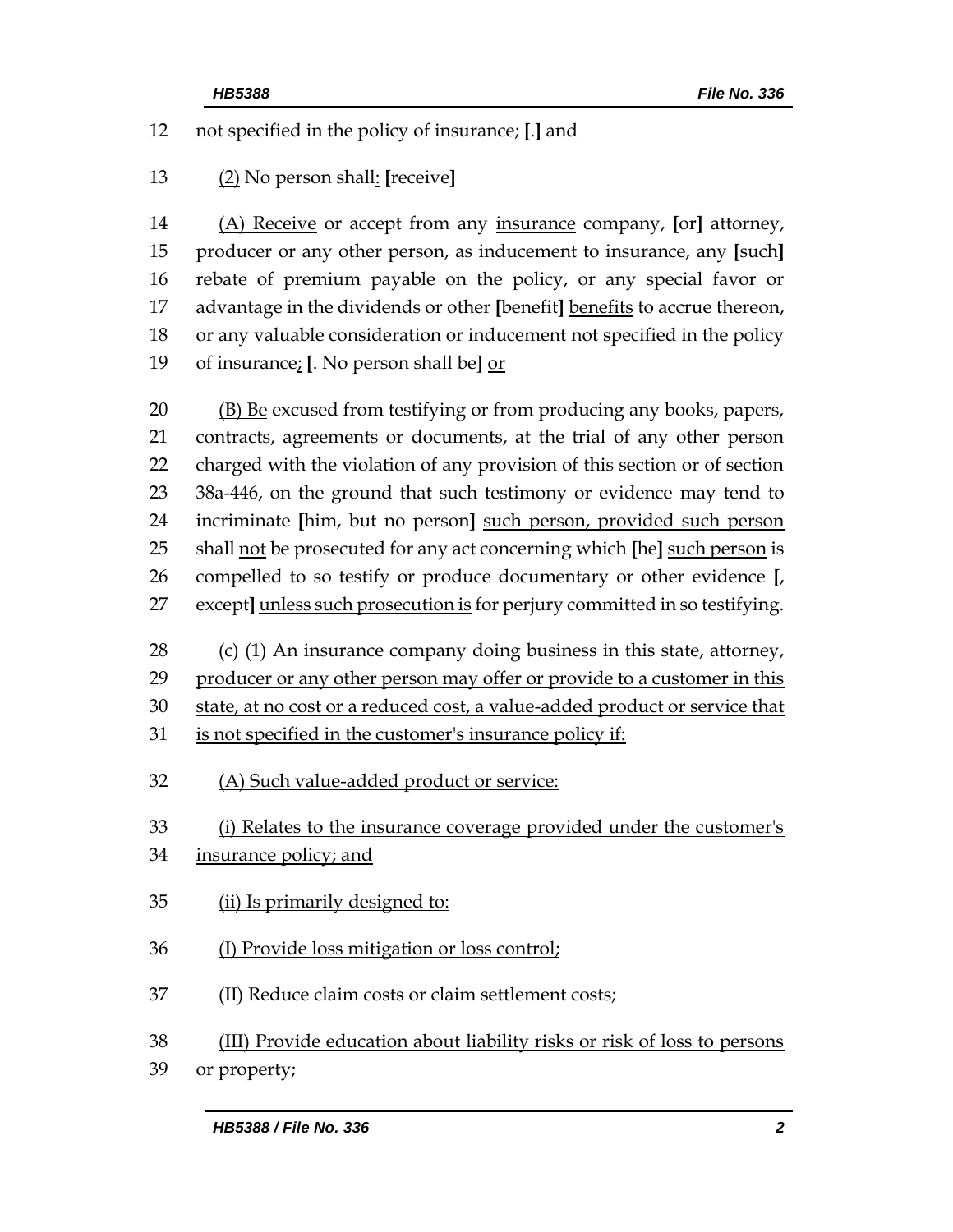|          | <b>HB5388</b><br>File No. 336                                                                                       |
|----------|---------------------------------------------------------------------------------------------------------------------|
| 40<br>41 | Monitor or assess risk, identify sources of risk or develop<br>(IV)<br>strategies for eliminating or reducing risk; |
| 42       | (V) Enhance health;                                                                                                 |
| 43       | (VI) Enhance financial wellness through items including, but not                                                    |
| 44       | limited to, education and financial planning services;                                                              |
| 45       | (VII) Provide post-loss services;                                                                                   |
| 46       | (VIII) Incentivize behavioral changes to improve the health, or reduce                                              |
| 47       | the risk of death or disability, of a customer; or                                                                  |
| 48       | (IX) Assist in the administration of employee or retiree benefit                                                    |
| 49       | insurance coverage;                                                                                                 |
| 50       | (B) The cost to the insurance company, attorney, producer or other                                                  |
| 51       | person offering or providing such value-added product or service for                                                |
| 52       | the customer is, in the opinion of the commissioner, reasonable in                                                  |
| 53       | comparison to the customer's premiums or insurance coverage;                                                        |
| 54       | (C) The insurance company, attorney, producer or other person                                                       |
| 55       | offering or providing such value-added product or service ensures that                                              |
| 56       | the customer receives contact information to assist the customer with                                               |
| 57       | questions regarding such value-added product or service;                                                            |
| 58       | (D) Such value-added product or service is offered and provided in a                                                |
| 59       | manner that, in the opinion of the commissioner, is not unfairly                                                    |
| 60       | discriminatory; and                                                                                                 |
| 61       | (E) The availability of such value-added product or service is based                                                |
| 62       | on documented and objective criteria, which the insurance company,                                                  |
| 63       | attorney, producer or other person offering or providing such value-                                                |
| 64       | added product or service shall maintain and produce to the                                                          |
| 65       | commissioner upon the commissioner's request for said criteria.                                                     |
| 66       | (2) If an insurance company doing business in this state, attorney,                                                 |
| 67       | producer or other person does not have sufficient evidence to                                                       |
| 68       | demonstrate to the commissioner that a value-added product or service                                               |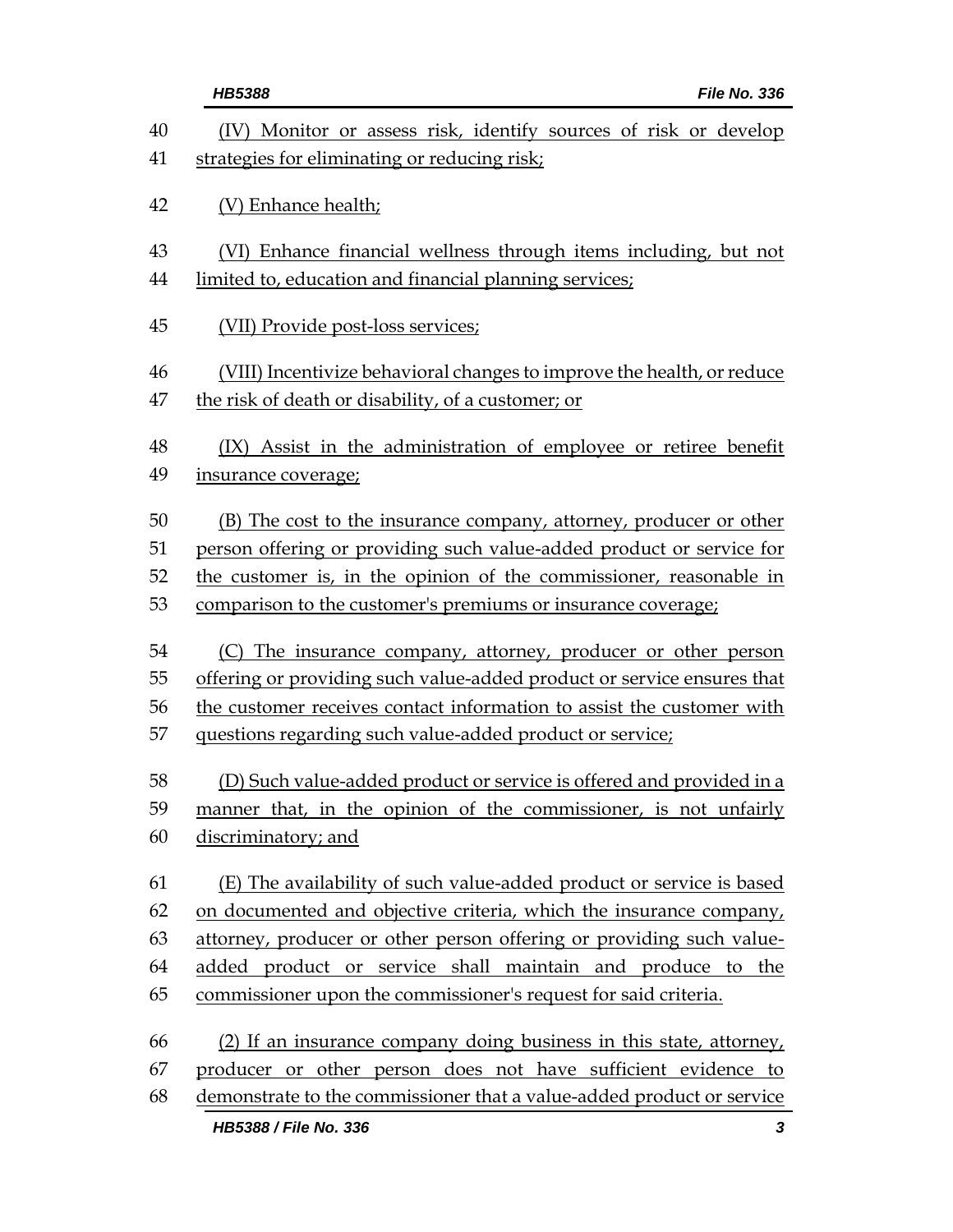| 69 | satisfies the criteria established in subparagraph (A) of subdivision (1) |  |
|----|---------------------------------------------------------------------------|--|
| 70 | of this subsection, but believes, in good faith, that the value-added     |  |
| 71 | product or service satisfies said criteria, the insurance company,        |  |
| 72 | attorney, producer or other person may offer and provide such value-      |  |
| 73 | added product or service to customers in this state as part of a pilot or |  |
| 74 | testing program for not more than one year, provided:                     |  |
| 75 | (A) Such value-added product or service is offered and provided to        |  |
| 76 | customers in a manner that, in the opinion of the commissioner, is not    |  |
| 77 | unfairly discriminatory; and                                              |  |
| 78 | (B) Such insurance company, attorney, producer or other person:           |  |
| 79 | Provides advance notice to the commissioner, in a form and<br>(i)         |  |
| 80 | manner prescribed by the commissioner, that such insurance company,       |  |
| 81 | attorney, producer or other person intends to commence such pilot or      |  |
| 82 | testing program; and                                                      |  |
| 83 | (ii) Shall not commence such pilot or testing program if the              |  |
| 84 | commissioner notifies such insurance company, attorney, producer or       |  |
| 85 | other person, in a form and manner prescribed by the commissioner and     |  |
| 86 | not later than twenty-one days after the commissioner receives notice     |  |
| 87 | pursuant to subparagraph (B)(i) of this subdivision, that the             |  |
| 88 | commissioner has determined such insurance company, attorney,             |  |
| 89 | producer or other person shall not commence such pilot or testing         |  |
| 90 | program.                                                                  |  |
| 91 | (d) An insurance company doing business in this state, attorney,          |  |
| 92 | producer or any other person may offer or give a noncash gift, item or    |  |
| 93 | service to or on behalf of a customer:                                    |  |
| 94 | (1) In connection with the marketing, sale, purchase or retention of a    |  |
| 95 | contract of insurance, provided:                                          |  |
|    |                                                                           |  |
| 96 | (A) The cost of the noncash gift, item or service does not exceed an      |  |
| 97 | amount that the commissioner, in the commissioner's discretion, deems     |  |
| 98 | reasonable per policy year per term;                                      |  |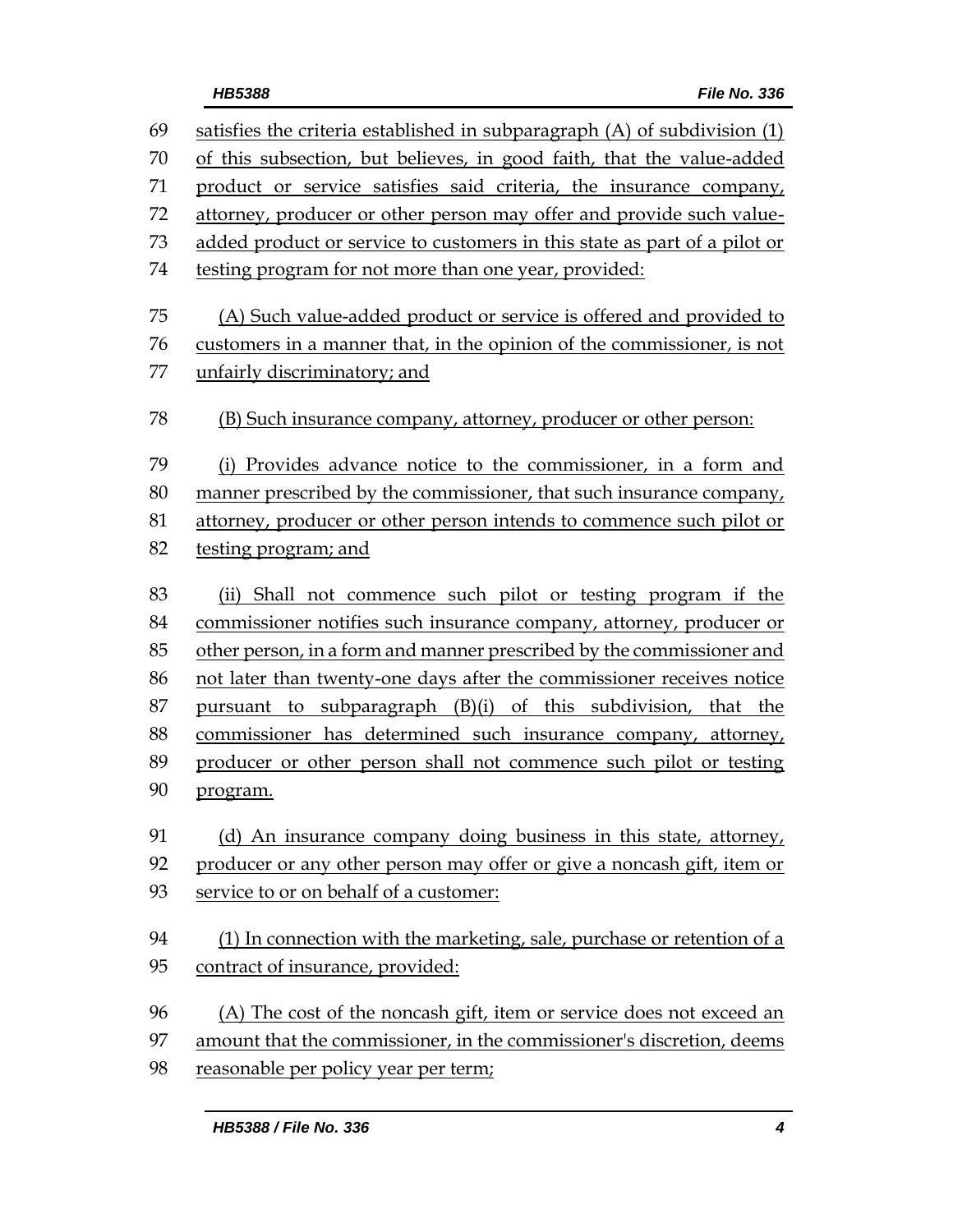| <b>HB5388</b><br>File No. 336                                            |
|--------------------------------------------------------------------------|
| (B) The offer is made in a manner that, in the commissioner's opinion,   |
| is not unfairly discriminatory; and                                      |
| (C) The customer is not required to purchase, continue to purchase       |
| or renew an insurance policy in exchange for the noncash gift, item or   |
| service; or                                                              |
| (2) To a commercial or institutional customer in connection with the     |
| marketing, purchase or retention of a contract of insurance, provided:   |
| (A) The cost of the noncash gift, item or service is, in the             |
| commissioner's opinion, reasonable in comparison to the premium or       |
| proposed premium of the contract of insurance;                           |
| (B) The cost of the noncash gift, item or service is not included in any |
| amount charged to another person;                                        |
| (C) The offer is made in a manner that, in the commissioner's opinion,   |
| is not unfairly discriminatory; and                                      |
| (D) The customer is not required to purchase, continue to purchase       |
| or renew an insurance policy in exchange for the noncash gift, item or   |
| service.                                                                 |
| (e) No insurance company doing business in this state, attorney,         |
| producer or any other person, shall:                                     |
| (1) Offer or provide insurance as an inducement to purchase another      |
| policy; or                                                               |
| (2) Use the word "free", the phrase "no cost" or any word or phrase of   |
| similar import in any advertisement.                                     |
| (f) The commissioner may adopt regulations, in accordance with the       |
| provisions of chapter 54, to carry out the purposes of this section.     |
| Sec. 2. Section 38a-623 of the general statutes is repealed and the      |
| following is substituted in lieu thereof (Effective October 1, 2022):    |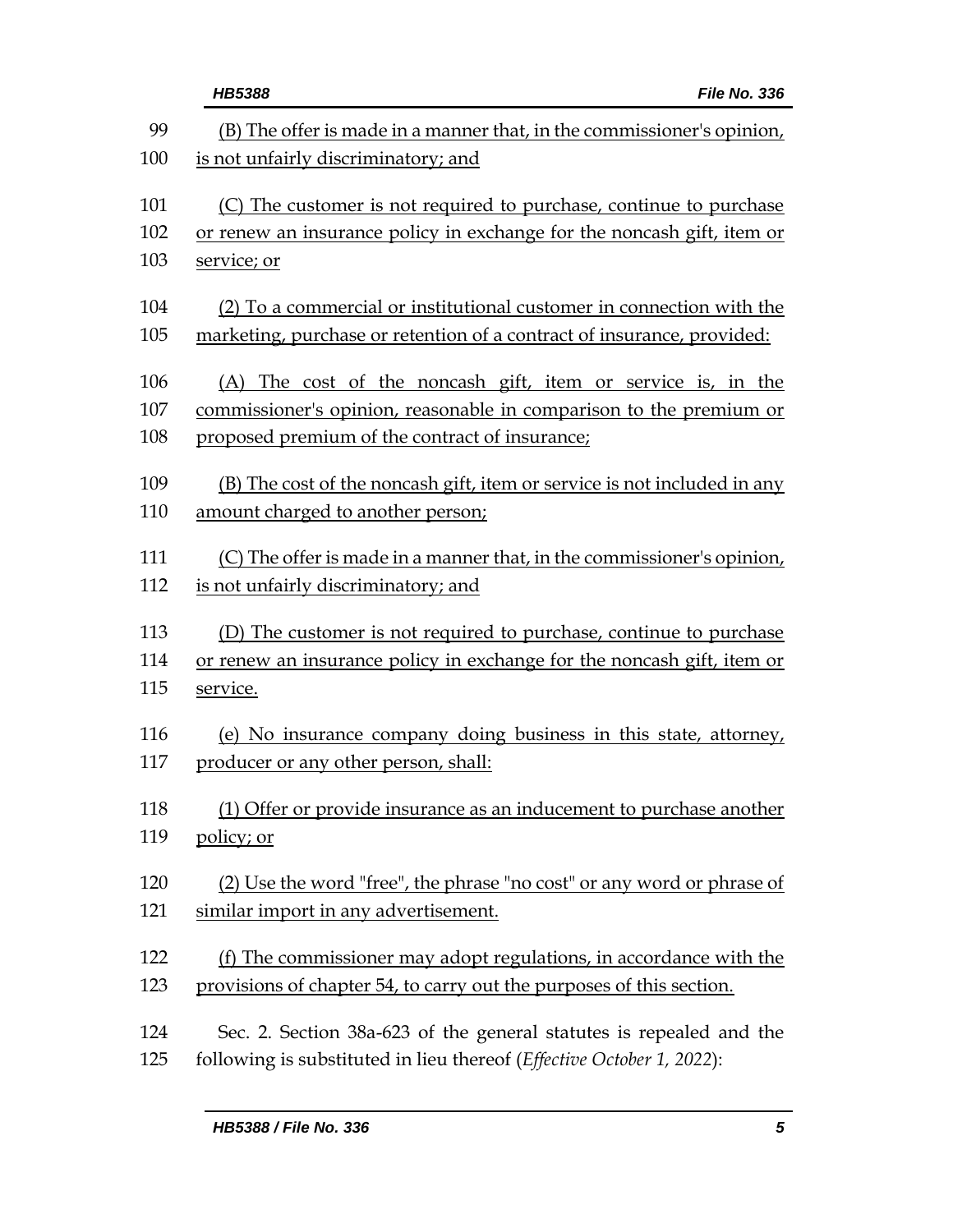| <b>HB5388</b><br>File No. 336                                                                                                                   |
|-------------------------------------------------------------------------------------------------------------------------------------------------|
| (a) For the purposes of this section, "customer" means an applicant,<br>certificate holder, insured, potential insured or potential certificate |
| holder.                                                                                                                                         |
| (b) Except as provided in subsection (c) or (d) of this section:                                                                                |
| $(1)$ No society doing business in this state shall make or permit any                                                                          |
| unfair discrimination between insured members of the same class and                                                                             |
| equal expectation of life in the premiums charged for certificates of                                                                           |
| insurance, in the dividends or other benefits payable thereon or in any                                                                         |
| other of the terms and conditions of the contracts it makes; [.]                                                                                |
| (2) No society, by itself, or any other party, and no agent or solicitor,                                                                       |
| personally, or by any other party, shall offer, promise, allow, give, set                                                                       |
| off or pay, directly or indirectly, any valuable consideration or                                                                               |
| inducement to or for insurance, on any risk authorized to be taken by                                                                           |
| such society, which is not specified in the certificate [.] of insurance; and                                                                   |
| (3) No member shall receive or accept, directly or indirectly, any                                                                              |
| rebate of premium, or part thereof, or agent's or solicitor's commission                                                                        |
| thereon, payable on any certificate of insurance or receive or accept any                                                                       |
| favor or advantage or share in the dividends or other benefits to accrue                                                                        |
| on, or any valuable consideration or inducement not specified in, the                                                                           |
| contract of insurance.                                                                                                                          |
| (c) $(1)$ A society, agent, solicitor or any other party may offer or                                                                           |
| provide to a customer in this state, at no cost or a reduced cost, a value-                                                                     |
| added product or service that is not specified in the customer's                                                                                |
| insurance policy if:                                                                                                                            |
| (A) Such value-added product or service:                                                                                                        |
| (i) Relates to the insurance coverage provided under the customer's                                                                             |
| insurance policy; and                                                                                                                           |
| (ii) Is primarily designed to:                                                                                                                  |
| (I) Provide loss mitigation or loss control;                                                                                                    |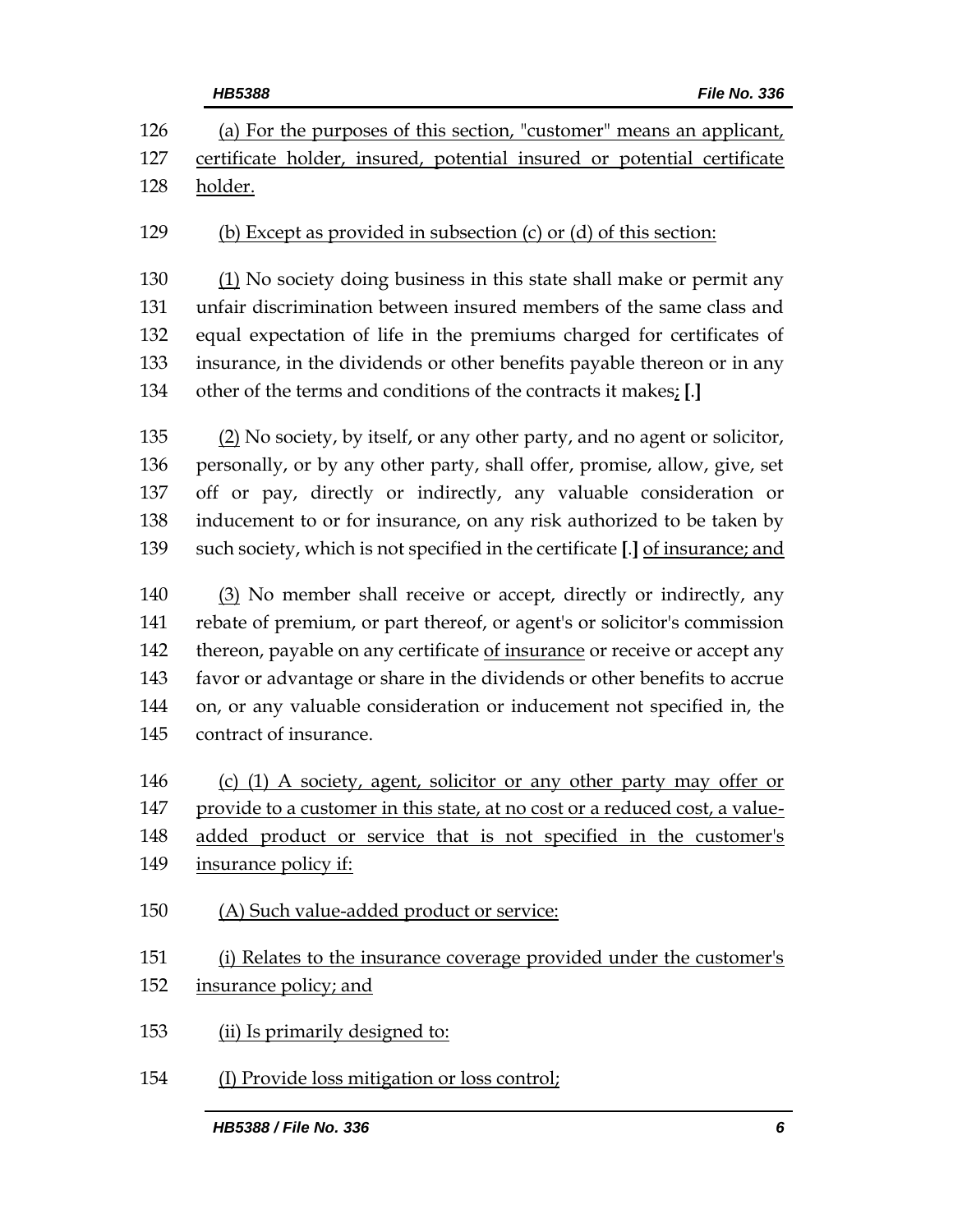|     | File No. 336<br><b>HB5388</b>                                             |
|-----|---------------------------------------------------------------------------|
| 155 | (II) Reduce claim costs or claim settlement costs;                        |
| 156 | (III) Provide education about liability risks or risk of loss to persons  |
| 157 | or property;                                                              |
| 158 | (IV) Monitor or assess risk, identify sources of risk or develop          |
| 159 | strategies for eliminating or reducing risk;                              |
| 160 | (V) Enhance health;                                                       |
| 161 | (VI) Enhance financial wellness through items including, but not          |
| 162 | limited to, education and financial planning services;                    |
| 163 | (VII) Provide post-loss services;                                         |
| 164 | (VIII) Incentivize behavioral changes to improve the health, or reduce    |
| 165 | the risk of death or disability, of a customer; or                        |
| 166 | (IX) Assist in the administration of employee or retiree benefit          |
| 167 | <i>insurance coverage;</i>                                                |
| 168 | (B) The cost to the society, agent, solicitor or other party offering or  |
| 169 | providing such value-added product or service for the customer is, in     |
| 170 | the opinion of the commissioner, reasonable in comparison to the          |
| 171 | customer's premiums or insurance coverage;                                |
| 172 | (C) The society, agent, solicitor or other party offering or providing    |
| 173 | such value-added product or service ensures that the customer receives    |
| 174 | contact information to assist the customer with questions regarding       |
| 175 | such value-added product or service;                                      |
| 176 | (D) Such value-added product or service is offered and provided in a      |
| 177 | manner that, in the opinion of the commissioner, is not unfairly          |
| 178 | discriminatory; and                                                       |
| 179 | (E) The availability of such value-added product or service is based      |
| 180 | on documented and objective criteria, which the society, agent, solicitor |
| 181 | or other party offering or providing such value-added product or          |
| 182 | service shall maintain and produce to the commissioner upon the           |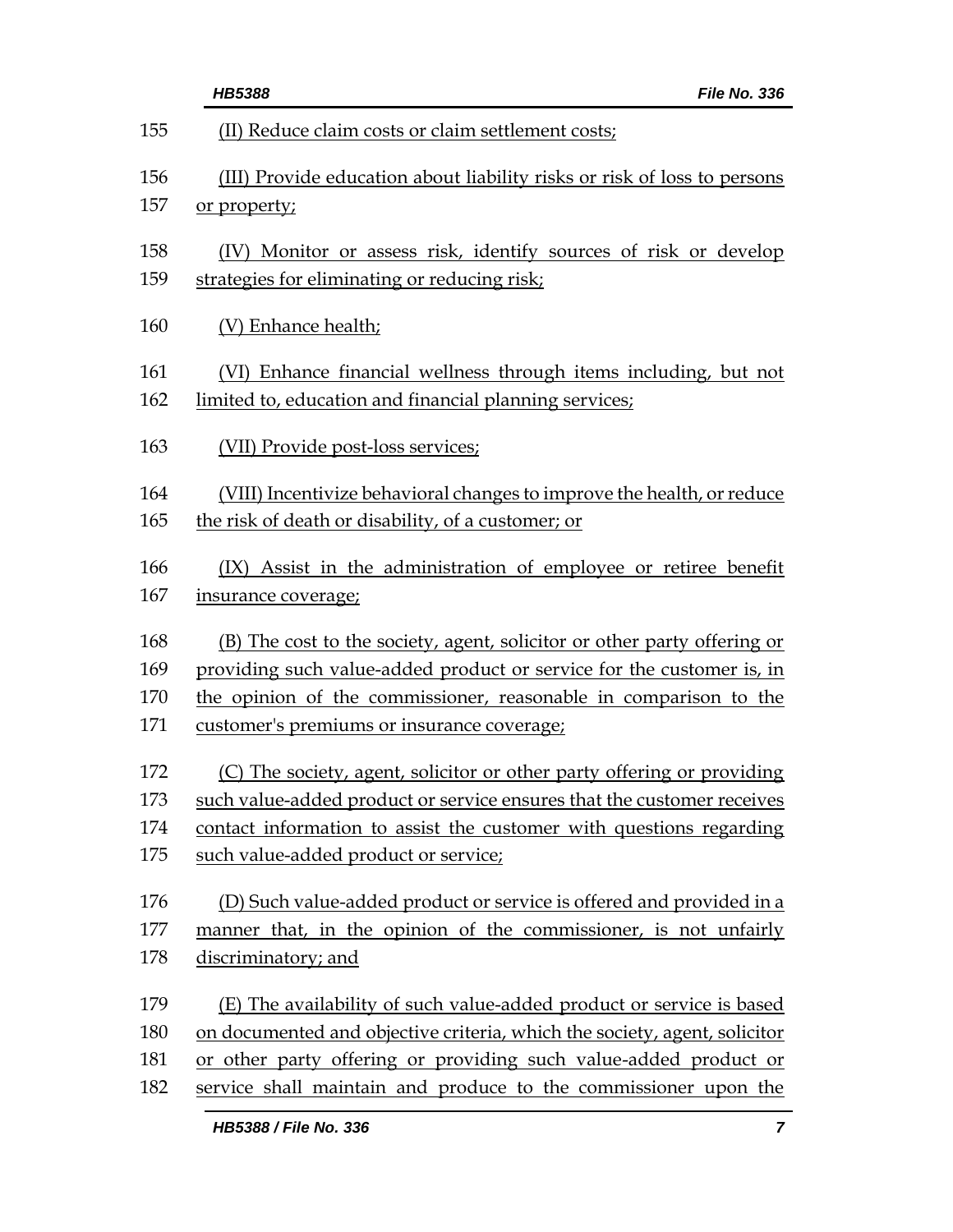| 183 | commissioner's request for said criteria.                                    |
|-----|------------------------------------------------------------------------------|
| 184 | (2) If a society, agent, solicitor or any other party does not have          |
| 185 | sufficient evidence to demonstrate to the commissioner that a value-         |
| 186 | added product or service satisfies the criteria established in               |
| 187 | subparagraph (A) of subdivision (1) of this subsection, but believes, in     |
| 188 | good faith, that the value-added product or service satisfies said criteria, |
| 189 | the society, agent, solicitor or other party may offer and provide such      |
| 190 | value-added product or service to customers in this state as part of a       |
| 191 | pilot or testing program for not more than one year, provided:               |
| 192 | (A) Such value-added product or service is offered and provided to           |
| 193 | customers in a manner that, in the opinion of the commissioner, is not       |
| 194 | unfairly discriminatory; and                                                 |
| 195 | (B) Such society, agent, solicitor or other party:                           |
| 196 | (i) Provides advance notice to the commissioner, in a form and               |
| 197 | manner prescribed by the commissioner, that such society, agent,             |
| 198 | solicitor or other party intends to commence such pilot or testing           |
| 199 | program; and                                                                 |
| 200 | (ii) Shall not commence such pilot or testing program if the                 |
| 201 | commissioner notifies such society, agent, solicitor or other party, in a    |
| 202 | <u>form and manner prescribed by the commissioner and not later than</u>     |
| 203 | twenty-one days after the commissioner receives notice pursuant to           |
| 204 | subparagraph (B)(i) of this subdivision, that the commissioner has           |
| 205 | determined such society, agent, solicitor or other party shall not           |
| 206 | commence such pilot or testing program.                                      |
| 207 | (d) A society, agent, solicitor or any other party may offer or give a       |
| 208 | noncash gift, item or service to or on behalf of a customer:                 |
| 209 | (1) In connection with the marketing, sale, purchase or retention of a       |
| 210 | contract of insurance, provided:                                             |
| 211 | (A) The cost of the noncash gift, item or service does not exceed an         |
| 212 | amount that the commissioner, in the commissioner's discretion, deems        |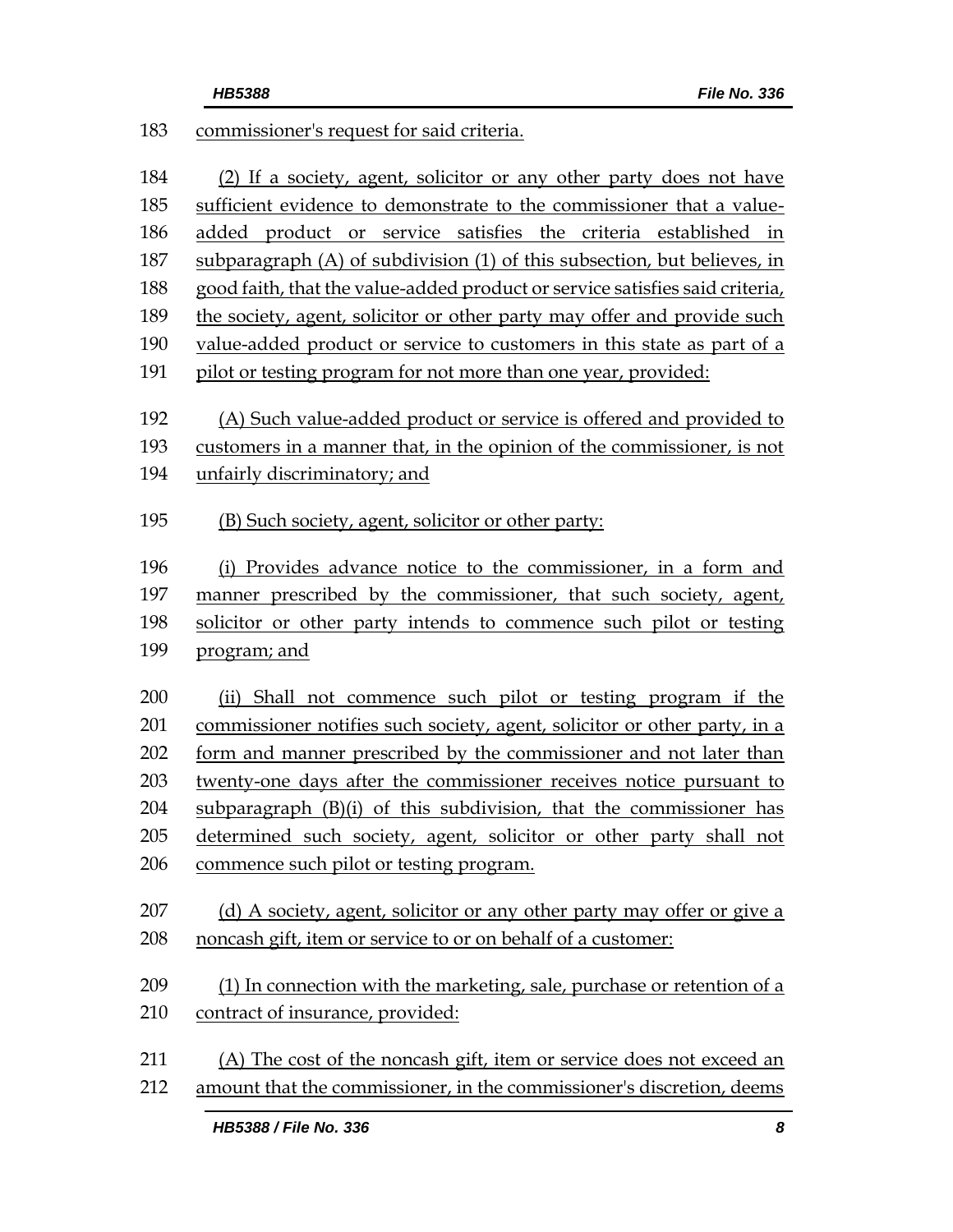|                                                                      | File No. 336<br>HB5388                                                           |
|----------------------------------------------------------------------|----------------------------------------------------------------------------------|
|                                                                      | reasonable per policy year per term;                                             |
|                                                                      | (B) The offer is made in a manner that, in the commissioner's opinion,           |
| is not unfairly discriminatory; and                                  |                                                                                  |
|                                                                      | (C) The customer is not required to purchase, continue to purchase               |
|                                                                      | or renew an insurance policy in exchange for the noncash gift, item or           |
| service; or                                                          |                                                                                  |
|                                                                      | (2) To a commercial or institutional customer in connection with the             |
|                                                                      | marketing, purchase or retention of a contract of insurance, provided:           |
|                                                                      | (A) The cost of the noncash gift, item or service is, in the                     |
|                                                                      | commissioner's opinion, reasonable in comparison to the premium or               |
|                                                                      | proposed premium of the contract of insurance;                                   |
|                                                                      | (B) The cost of the noncash gift, item or service is not included in any         |
|                                                                      | amount charged to another person;                                                |
|                                                                      | (C) The offer is made in a manner that, in the commissioner's opinion,           |
|                                                                      | is not unfairly discriminatory; and                                              |
|                                                                      | (D) The customer is not required to purchase, continue to purchase               |
|                                                                      | or renew an insurance policy in exchange for the noncash gift, item or           |
|                                                                      | service.                                                                         |
|                                                                      | (e) No society, agent, solicitor or any other party shall:                       |
| (1) Offer or provide insurance as an inducement to purchase another  |                                                                                  |
|                                                                      | policy; or                                                                       |
|                                                                      | (2) Use the word "free", the phrase "no cost" or any word or phrase of           |
|                                                                      | similar import in any advertisement.                                             |
|                                                                      | <u>(f) The commissioner may adopt regulations, in accordance with the</u>        |
| provisions of chapter 54, to carry out the purposes of this section. |                                                                                  |
|                                                                      | This act shall take effect as follows and shall amend the following<br>sections: |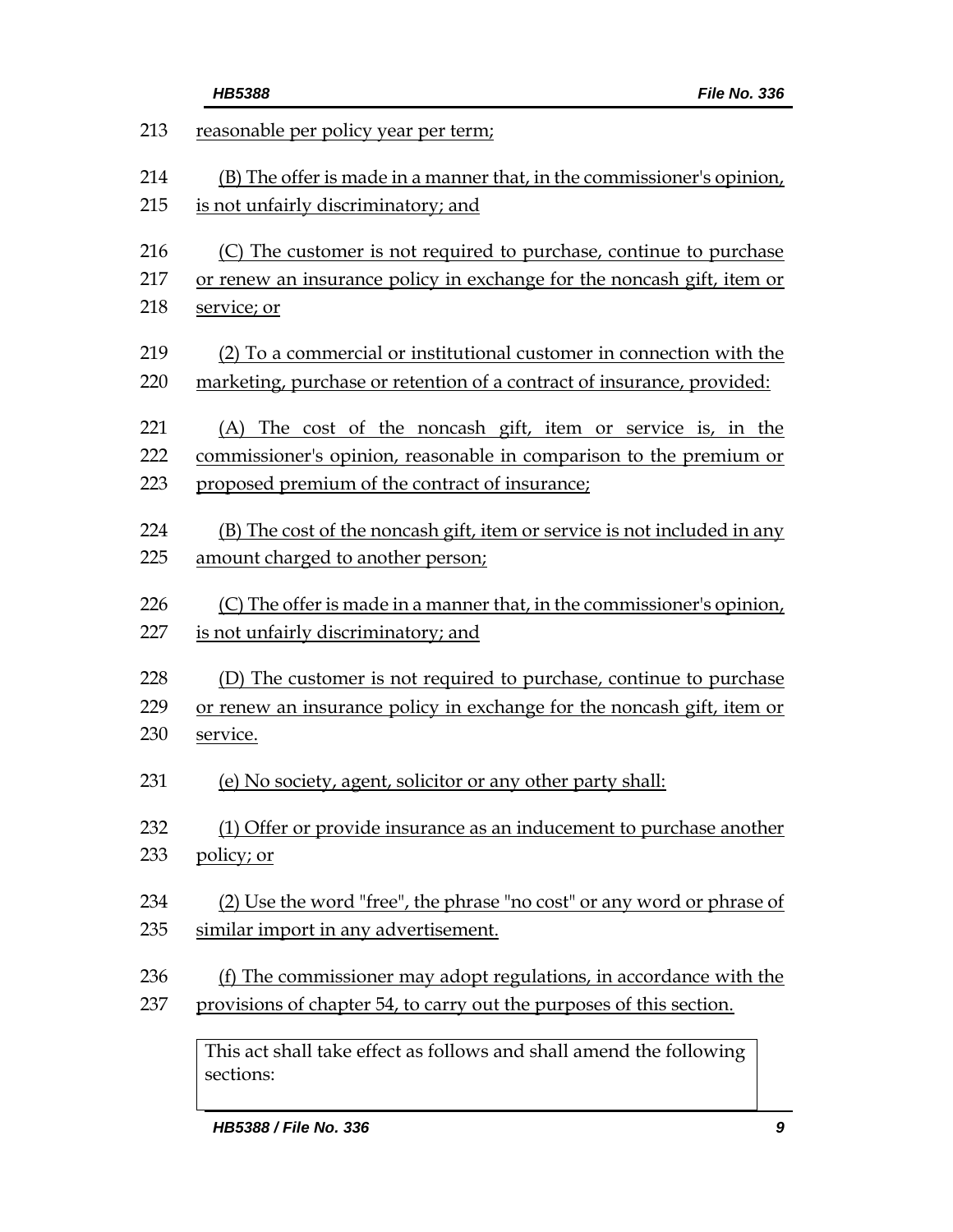*HB5388 File No. 336*

| Section 1      | October 1, 2022 | 38a-825 |
|----------------|-----------------|---------|
| $\vert$ Sec. 2 | October 1, 2022 | 38a-623 |

*INS Joint Favorable*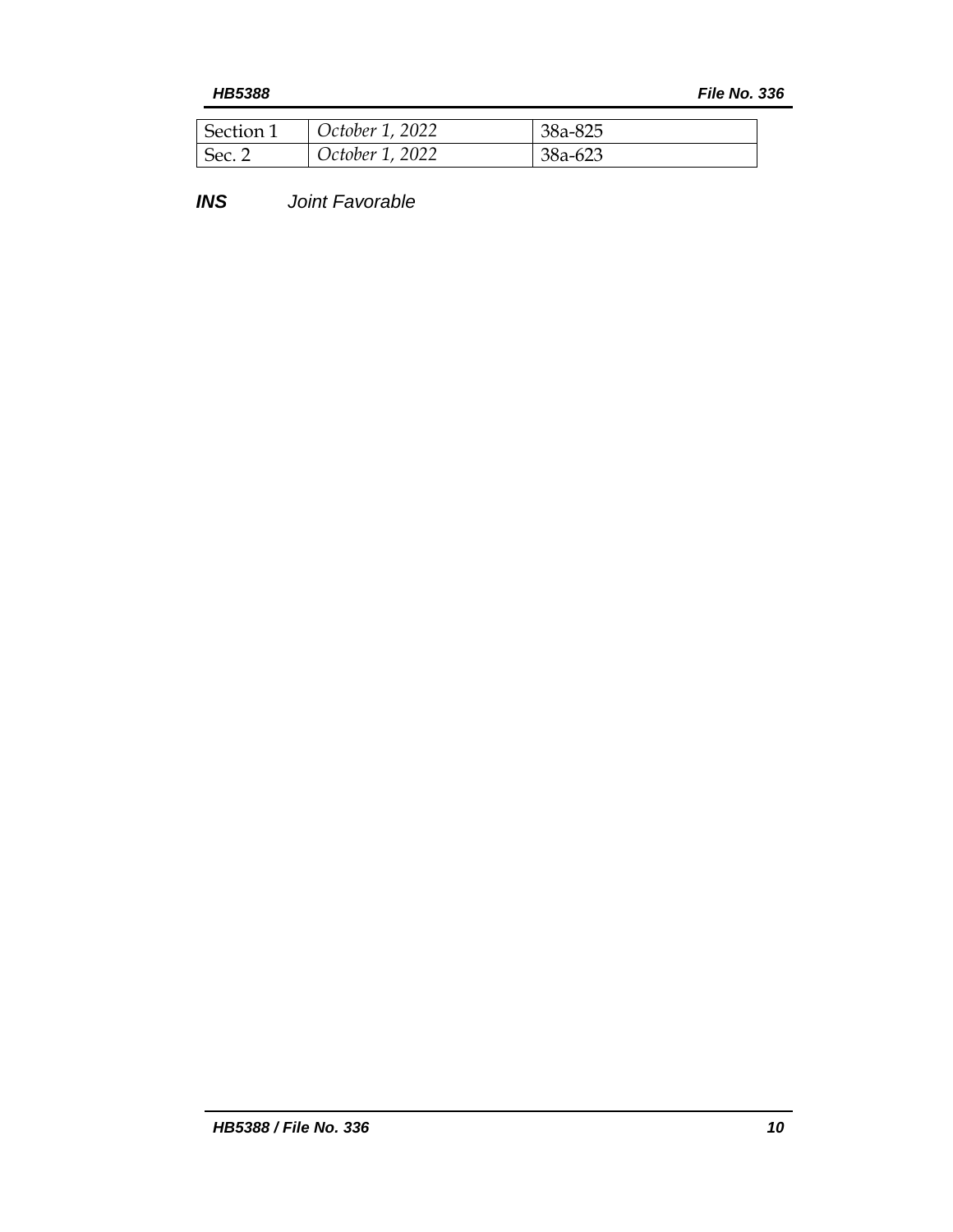*The following Fiscal Impact Statement and Bill Analysis are prepared for the benefit of the members of the General Assembly, solely for purposes of information, summarization and explanation and do not represent the intent of the General Assembly or either chamber thereof for any purpose. In general,*  fiscal impacts are based upon a variety of informational sources, including the analyst's professional *knowledge. Whenever applicable, agency data is consulted as part of the analysis, however final products do not necessarily reflect an assessment from any specific department.*

## *OFA Fiscal Note*

*State Impact:* None

*Municipal Impact:* None

#### *Explanation*

The bill is not anticipated to result in a fiscal impact to the state or municipalities. There are no additional costs to the Insurance Department for the agency's role in regulating the provision of valueadded products or services permitted by the bill.

#### *The Out Years*

*State Impact:* None

#### *Municipal Impact:* None

*Sources: Connecticut Insurance Department*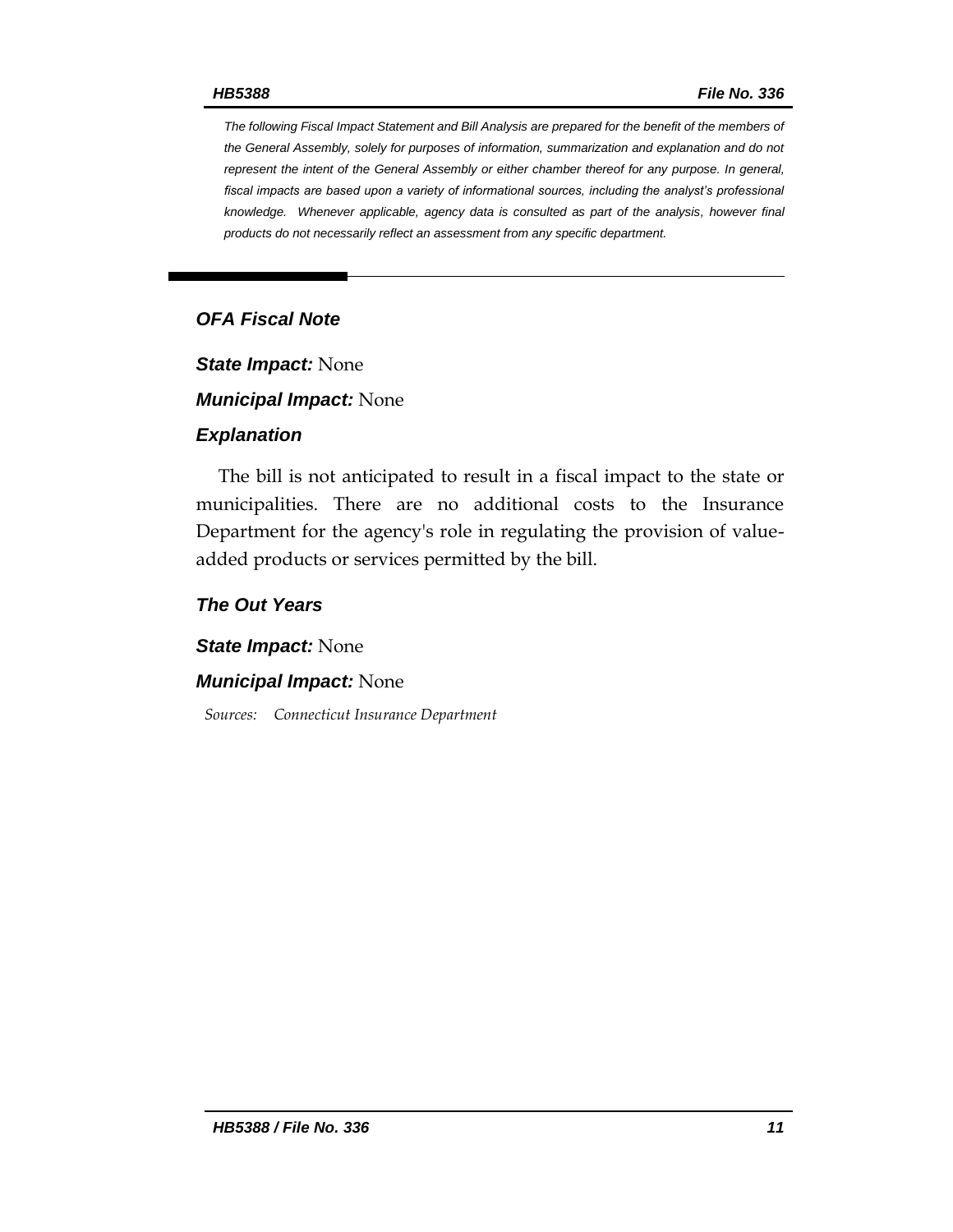# **OLR Bill Analysis HB 5388**

## *AN ACT CONCERNING THE INSURANCE DEPARTMENT'S RECOMMENDATIONS REGARDING VALUE-ADDED PRODUCTS OR SERVICES AND PROHIBITED INSURANCE PRACTICES.*

#### **SUMMARY**

This bill allows certain insurance providers (i.e., insurers, fraternal benefit societies, attorneys, insurance producers, and others) to provide, under certain conditions, value-added products or services to a customer (e.g., insured, certificate holder, or applicant) at no cost or a reduced cost even though the product or service is not specified in the customer's insurance policy. Although current law prohibits providing a customer with any consideration or inducement not specified in an insurance policy, Insurance Department Bulletin S-18 (December 18, 2019) already makes some allowance for value-added products or services.

Under the bill, the value-added products or services must (1) relate to the customer's insurance coverage; (2) be designed to provide loss control, reduce claim costs, or enhance health or financial wellness, among other things; and (3) be provided in a fair and nondiscriminatory way.

The bill also authorizes the insurance providers to offer or give a noncash gift, item, or service to or on behalf of a customer in connection with an insurance contract under certain specified conditions (e.g., the offer must be at a reasonable cost and be fair and nondiscriminatory).

Additionally, the bill prohibits the insurance providers from (1) offering or providing insurance as an inducement to purchase another insurance policy or (2) using the words "free" or "no cost," or words with similar meaning, in any advertisement.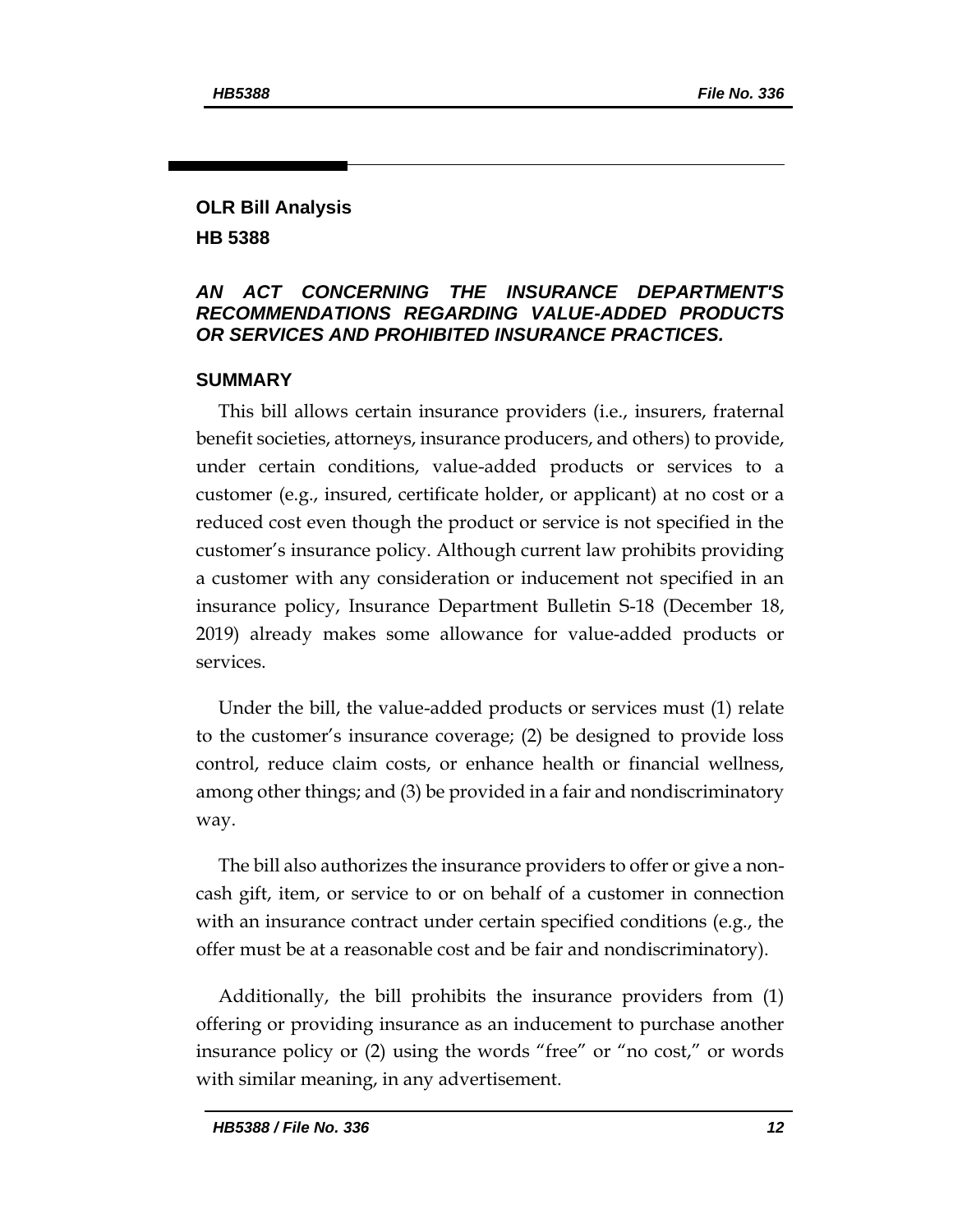Violations of the bill's provisions are subject to certain existing penalties.

Lastly, the bill authorizes the insurance commissioner to adopt related regulations.

EFFECTIVE DATE: October 1, 2022

# **VALUE-ADDED PRODUCTS OR SERVICES**

## *Required Criteria*

The bill allows insurance providers to provide, under certain conditions, value-added products or services to a customer at no cost or a reduced cost even though the product or service is not specified in the customer's insurance policy.

Under the bill, the product or service must relate to the customer's insurance coverage and be primarily designed to:

- 1. provide loss mitigation or control;
- 2. reduce claim costs or claim settlement costs;
- 3. educate about liability risks or risk of loss;
- 4. monitor or assess risk, identify sources of risk, or develop ways to reduce or eliminate risk;
- 5. enhance health or financial wellness;
- 6. provide post-loss services;
- 7. incentivize behavioral changes to improve health or reduce risk of death or disability; or
- 8. help in administering employee or retiree benefit insurance coverage.

The cost of the product or service to the insurance provider must be reasonable in comparison to the customer's insurance premium or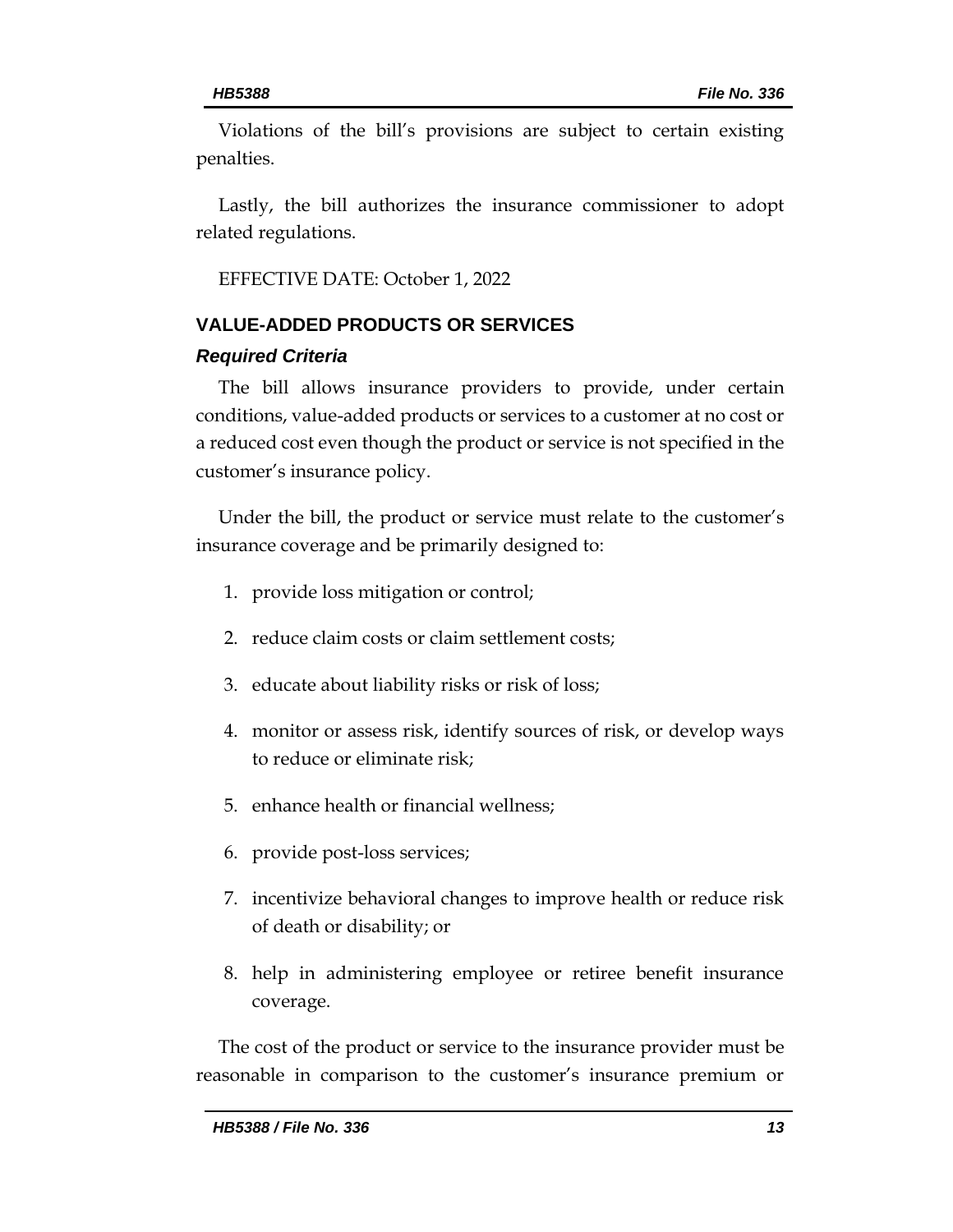coverage in the insurance commissioner's opinion. Additionally, the customer must receive contact information for help with questions about the product or service.

The bill requires that the product or service be offered and provided in a way that is not unfairly discriminatory in the insurance commissioner's opinion. Its availability must be based on documented, objective criteria, which the insurance provider providing the product or service must maintain and provide to the commissioner upon request.

## *Pilot or Test Program*

Under the bill, if insurance providers do not have evidence to demonstrate to the commissioner that a value-added product or service meets the above criteria but believe in good faith that it does, then they may offer and provide the product or service as part of a pilot or test program for up to one year.

In this case, the bill requires that the product or service be offered and provided in a way that is not unfairly discriminatory in the commissioner's opinion. The insurance provider also must give advance notice to the commissioner of the intention to begin a pilot or test program. The commissioner must notify them within 21 days after receiving notice if he determines that they cannot do so.

# **NON-CASH GIFT, ITEM, OR SERVICE**

The bill authorizes insurance providers to offer or give a non-cash gift, item, or service to or on behalf of a customer in connection with the marketing, sale, purchase, or retention of an insurance contract if:

- 1. its cost does not exceed an amount the insurance commissioner deems reasonable per policy year per term;
- 2. the offer is not unfairly discriminatory in the commissioner's opinion; and
- 3. the customer does not have to purchase, continue to purchase, or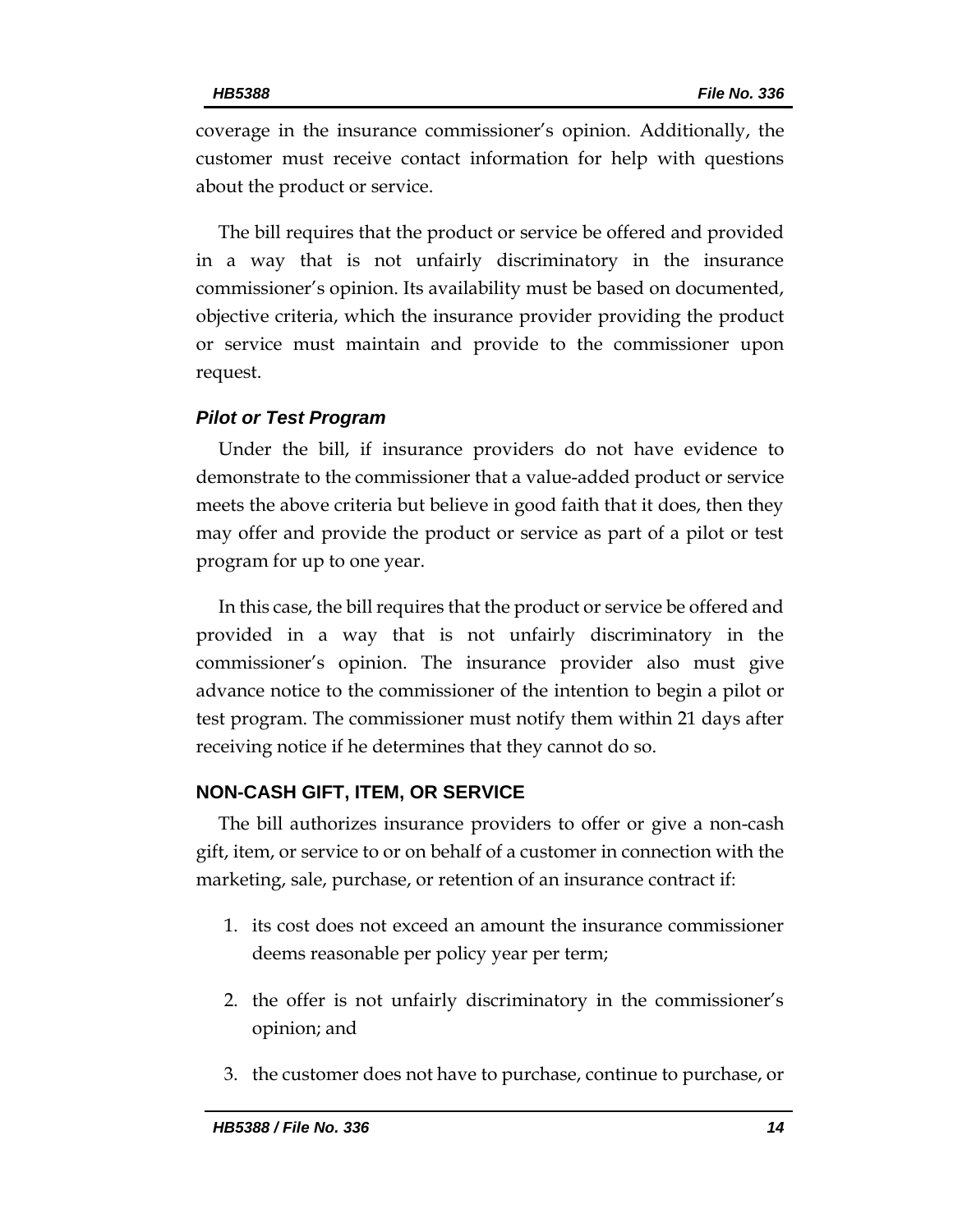renew an insurance policy in exchange for the gift, item, or service.

Similarly, the bill allows an insurance provider to offer or give a noncash gift, item, or service to a commercial or institutional customer in connection with the marketing, purchase, or retention of an insurance contract if:

- 1. its cost is reasonable compared to the insurance contract's premium in the commissioner's opinion;
- 2. its cost is not included in an amount charged to another person;
- 3. the offer is not unfairly discriminatory in the commissioner's opinion; and
- 4. the customer does not have to purchase, continue to purchase, or renew an insurance policy in exchange for the gift, item, or service.

### **PENALTIES**

An insurance company, attorney, producer, or other person who violates the bill's provisions commits a Connecticut Unfair Insurance Practices Act violation (CGS § 38a-816(9), see BACKGROUND).

A fraternal benefit society, agent, solicitor, or other party that willfully violates the bill's provisions, or neglects or refuses to comply with them, is subject to a fine of up to \$4,000 (CGS § 38a-626).

### **BACKGROUND**

#### *Connecticut Unfair Insurance Practices Act*

The law prohibits engaging in unfair or deceptive acts or practices in the business of insurance. It authorizes the insurance commissioner to conduct investigations and hearings, issue cease and desist orders, impose fines, revoke or suspend licenses, and order restitution for per se violations (i.e., violations specifically listed in statute). The law also allows the commissioner to ask the attorney general to seek injunctive relief in Superior Court if he believes someone is engaging in other